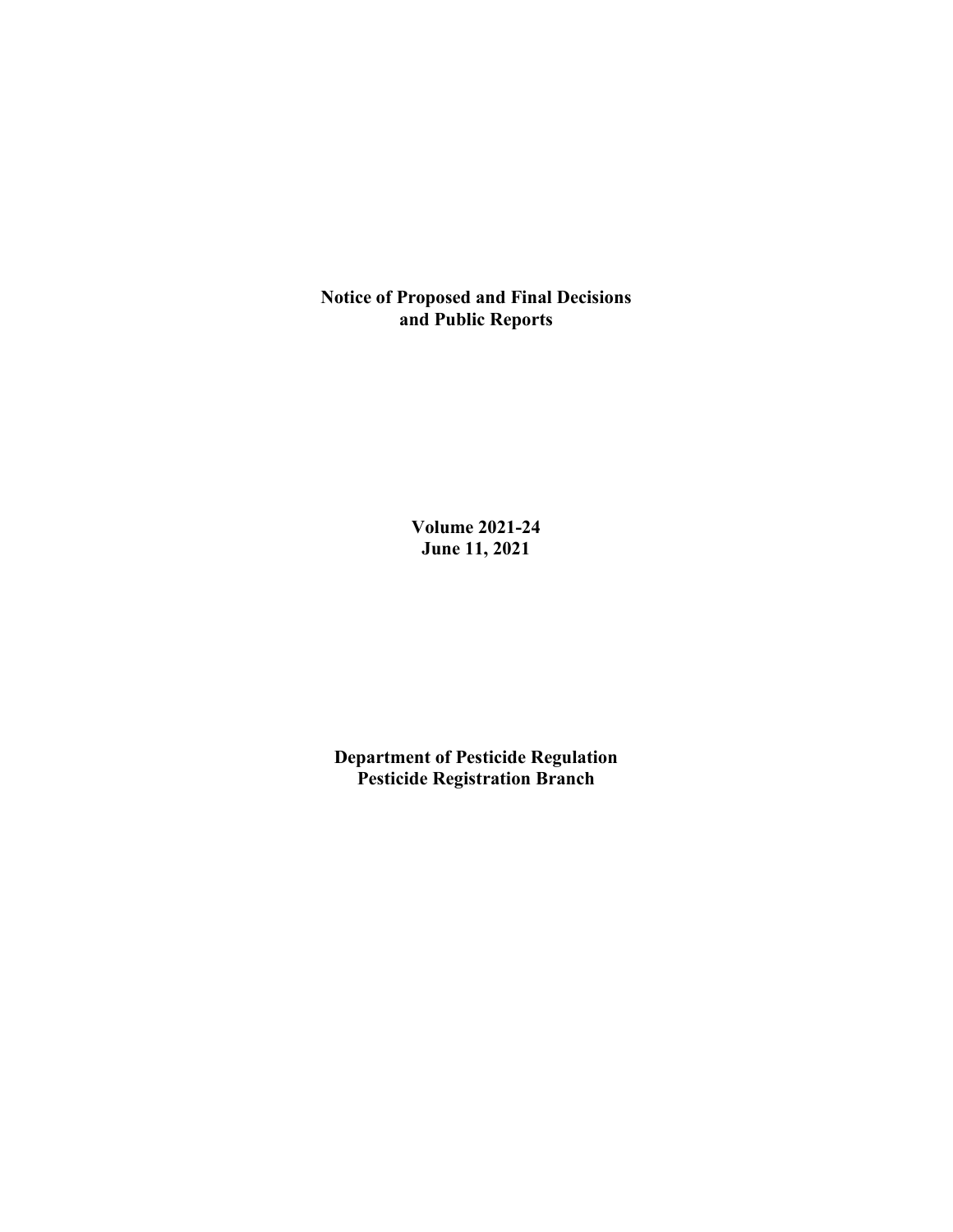# **NOTICE OF FINAL DECISIONS TO REGISTER PESTICIDE PRODUCTS AND WRITTEN EVALUATION**

Pursuant to Title 3, California Code of Regulations section 6255, the Director of the Department of Pesticide Regulation (DPR), files this Notice of Final Decisions to Register Pesticide Products with the Secretary of the Resources Agency for posting. This notice must remain posted for a period of 30 days for public inspection. Between the time DPR posts a proposed registration decision for public comment and DPR makes a final decision regarding the product, nonsignificant changes may be made to the product label (e.g., revising the product name, changing a master label to an end-use marketing label, correcting typographical errors). If the changes are not significant, DPR will not re-notice the product for public review and comment. However, if significant changes are made to the product label that substantially affect DPR's analysis on direct or indirect significant adverse environmental or human health impacts that can reasonably be expected to occur from the proposed decision, DPR will re-notice the product label for public review and comment.

In addition, for any product that is posted proposed to register as a conditional registration, the registrant may address the conditions of registration by providing the appropriate data or modifying the product label (e.g., remove use site, add "not for use in California" to a use site) during the posting period. If the registrant adequately addresses the conditions of registration during the posting period and the resulting change to the product label is not significant such that DPR must re-post the product label for review and public comment, DPR will post the product below, but will no longer have a "conditional" designation by the registration type.

For information about submitting a request for any documents related to this notice, please visit [https://www.cdpr.ca.gov/public\\_r.htm.](https://www.cdpr.ca.gov/public_r.htm)

To view the public report that was issued when the product was proposed for registration, click on the hyperlinked Tracking Number for the product.

## *Tracking Number with hyperlink to public report – (EPA Registration Number) Applicant / Brand Name*

[294251](https://www.cdpr.ca.gov/docs/registration/nod/public_reports/294251.pdf) - (70051 - 19) CERTIS USA, LLC PFR-97 20% WDG USE: INSECTICIDE, MITICIDE - FOR THE CONTROL OF INSECTS AND MITES SUCH AS WHITEFLIES, RUST MITES, AND PSYLLIDS ON CROPS SUCH AS STRAWBERRIES, SWEET CORN, LEAFY VEGETABLES, MELONS, BEANS, AND TOBACCO TYPE: SECTION 3 LABEL AMENDMENT - TO ADD HEMP TO PRODUCT LABEL ACTIVE INGREDIENT(S): PAECILOMYCES FUMOSOROSEUS APOPKA STRAIN 97 CAS NUMBER(S): (NO CAS NUMBER)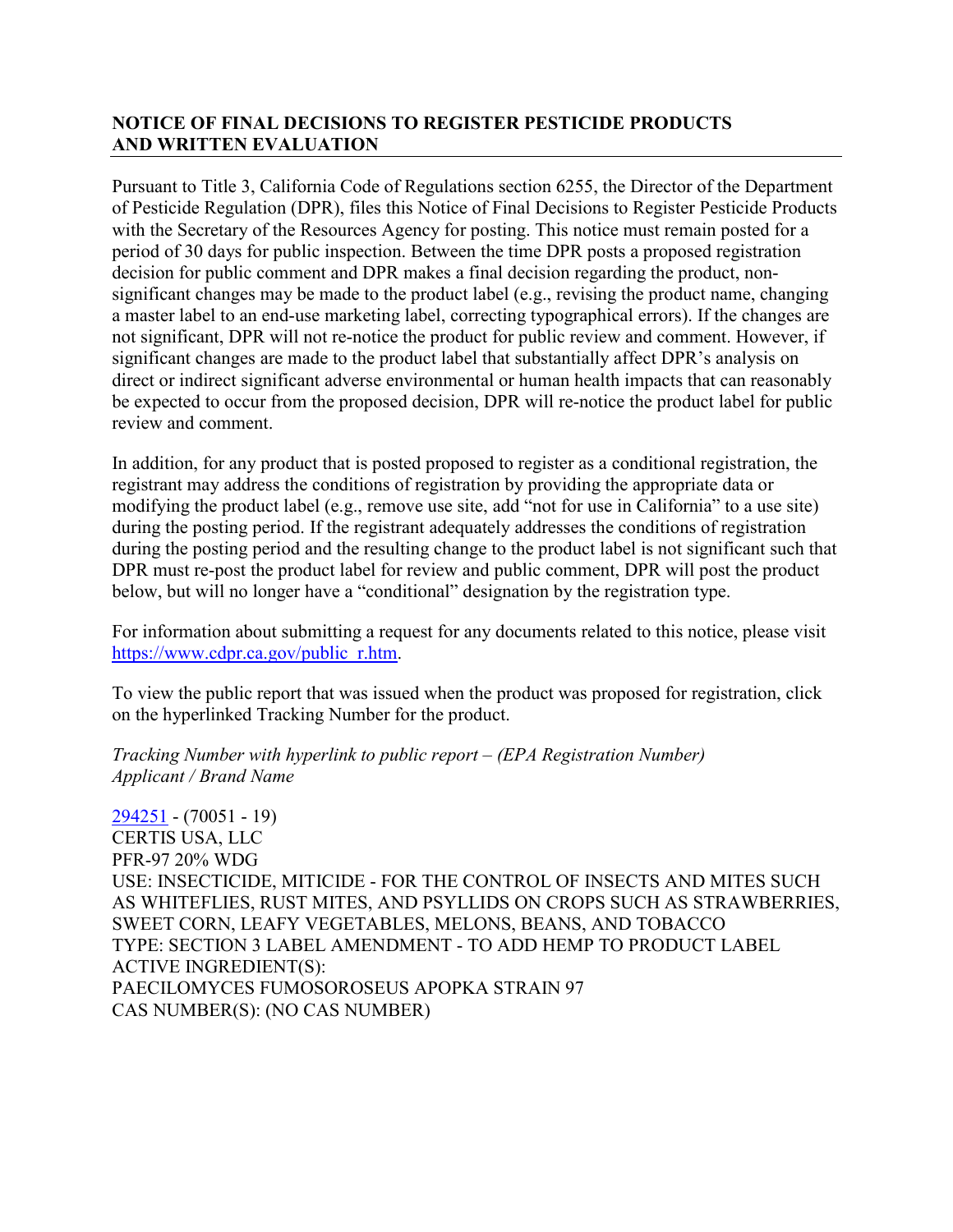**Notice of Final Decisions to Register (Continued) Page 2**

[296361](https://www.cdpr.ca.gov/docs/registration/nod/public_reports/296361.pdf) - (10163 - 356) GOWAN COMPANY SONALAN HFP USE: HERBICIDE - FOR THE CONTROL OF WEEDS SUCH AS WILD BUCKWHEAT, CARPETWEED, AND KOCHIA ON CROPS SUCH AS SAFFLOWER, CALENDULA, SUNFLOWER, DRY BEANS, PEANUTS, AND SOYBEANS TYPE: SECTION 3 LABEL AMENDMENT - TO INCLUDE SUPPLEMENTAL LABEL FOR USE ON POTATOES WITHOUT GEOGRAPHICAL RESTRICTIONS ACTIVE INGREDIENT(S): ETHALFLURALIN CAS NUMBER(S): 55283-68-6

 $291690 - (55146 - 1)$  $291690 - (55146 - 1)$ NUFARM AMERICAS INC. AGT DIVISION CHAMP WG USE: ANTIMICROBIAL, BACTERICIDE, FUNGICIDE - FOR THE CONTROL OF DISEASES SUCH AS BROWN ROT, FIRE BLIGHT, AND BACTERIAL CANKER ON CROPS SUCH AS ALMOND, APPLE, CITRUS, TOMATO, PEACH, AND NECTARINE TYPE: SECTION 24(C) FIRST PARTY REGISTRATION - TO ALLOW USE ON ALMOND, APPLE, CITRUS, PEACH, NECTARINE, PEAR, AND WALNUT CROPS IN STANDING WATER ACTIVE INGREDIENT(S): COPPER HYDROXIDE CAS NUMBER(S): 20427-59-2

[295010](https://www.cdpr.ca.gov/docs/registration/nod/public_reports/295010.pdf) - (67702 - 59) W. NEUDORFF GMBH KG HOMEPLATE RTU USE: ALGAECIDE, HERBICIDE - FOR THE CONTROL OF BROADLEAF WEEDS, GRASS, ALGAE, AND MOSS IN SITES SUCH AS VEGETABLE AND FLOWER GARDENS, LANDSCAPED AREAS, BARK MULCH, DRIVEWAYS, PATIOS, AND GRAVEL TYPE: SECTION 3 REGISTRATION - ACTIVE INGREDIENT(S): CAPRIC ACID CAPRYLIC ACID CAS NUMBER(S): 334-48-5 , 124-07-2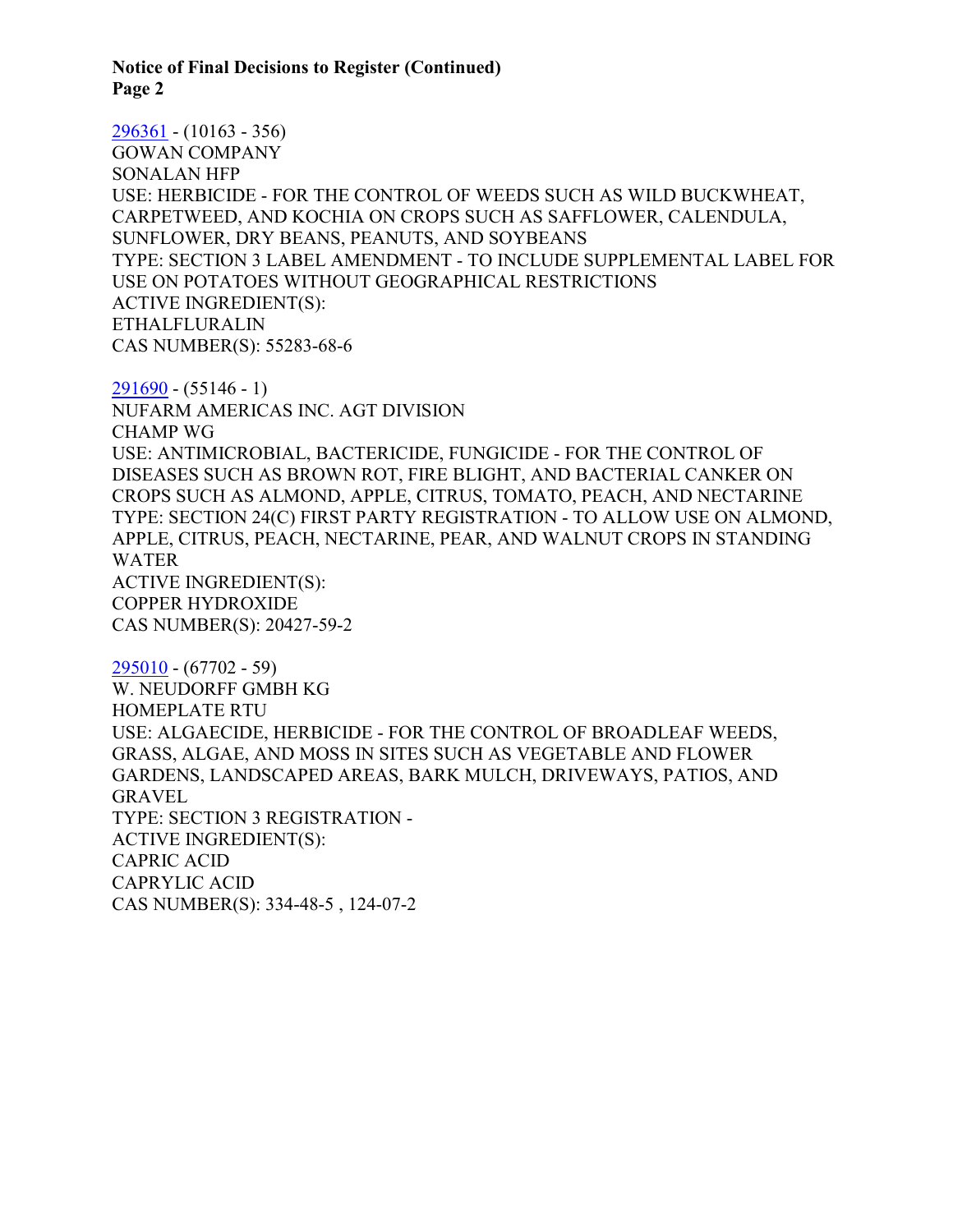# **Notice of Final Decisions to Register (Continued) Page 3**

### **Written Evaluation**

Pursuant to Title 3, California Code of Regulations section 6254, this notice includes a written evaluation of significant environmental points raised in comments submitted during the review and comment period required by Title 3, California Code of Regulations section 6253 for any of the products listed above.

## **DPR received no comments on the above listed products.**

*Original signed by Tulio Macedo 06/09/2021*

 Tulio Macedo, Chief Pesticide Registration Branch Dated